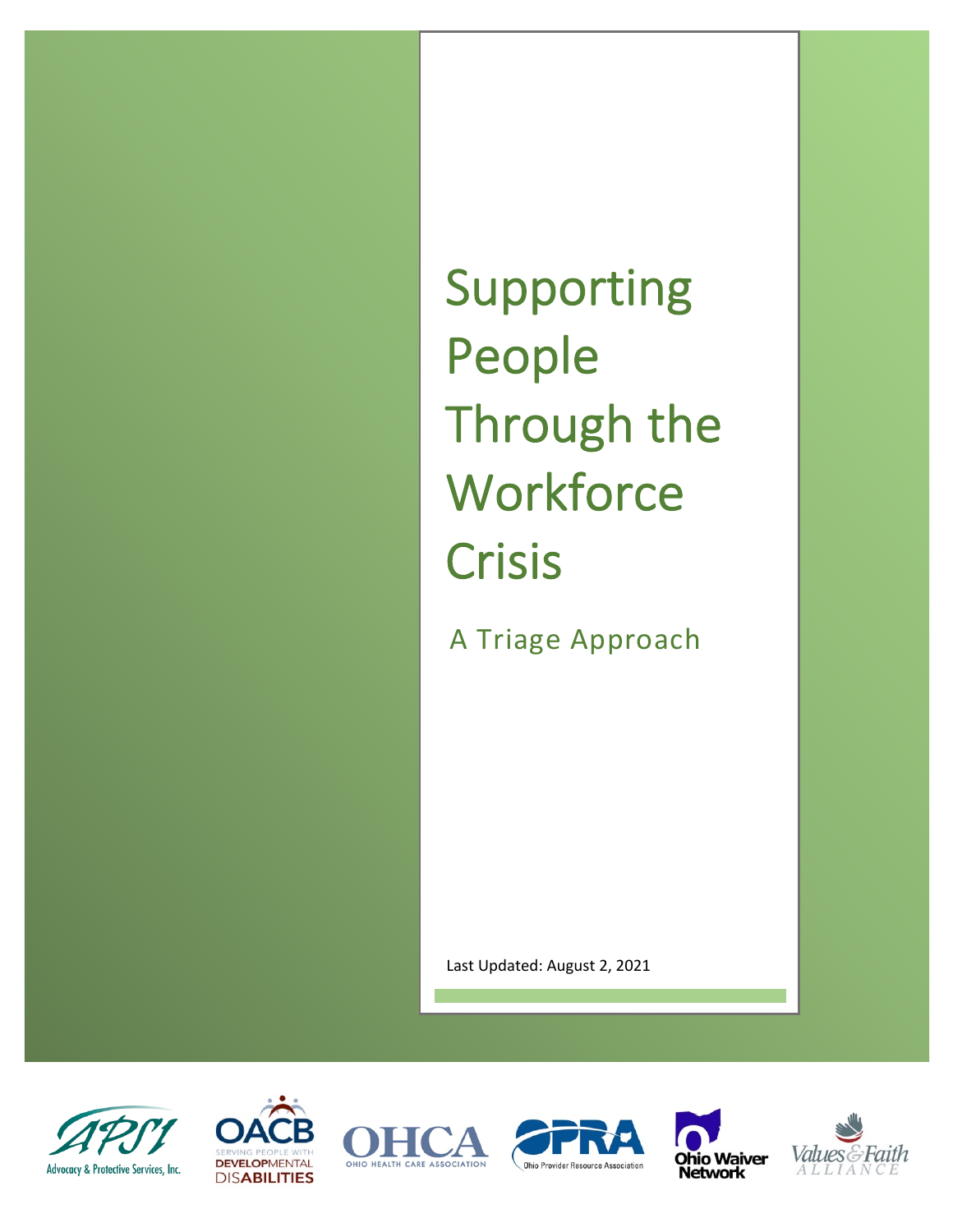## **Introduction**

Due to workforce shortages that have reached unprecedented levels, individuals with developmental disabilities and their teams have been challenged to make adjustments to the routines, services, and supports that help individuals live and thrive in their homes and communities. In recent months, those discussions have become more complex as teams face situations where there are insufficient staff to meet every individual's needs. As stakeholders in Ohio's developmental disabilities



system, our organizations have compiled the following recommendations. Our recommendations are intended both for advanced planning by county boards, providers, and individuals with their families and guardians, and for individual teams that are engaging in these discussions about services for individuals with developmental disabilities.

## **General Principles**

We recognize that no guidelines or recommendations can be expected to provide an answer for every situation or circumstance. This document is intended to help identify issues to consider when making decisions, rather than determine the path forward.

To the greatest extent possible, services should be provided in accordance with the individual service plan and should maximize an individual's health and safety, as well as engagement in preferred activities. Decisions to adjust services should be made based on the specific circumstances facing the individual or provider, not across-the-board or implemented in advance of an identified need. When it is necessary to make substantial changes(such as a move), teams should frequently reassess whether the staffing situation has improved enough to support the person returning to their prior home or services. Teams must also carefully consider and justify any decision that reduces an individual's services. Due process procedures must be followed if there is a decision made to withhold, suspend, or reduce services.

Additionally, as providers and counties plan to address urgent situations, all team members impacted by the situation should be included in the discussion. Individuals (and their guardians, if applicable) should be informed of the circumstances and the options under consideration, even if those options are limited. It is understood that all members of the team may not agree with every decision. In the event of significant disagreements, an individual may decide to seek a different provider, or a provider may decide to give notice that it will no longer be able to provide services to the individual. These decisions should not be made lightly or to gain leverage, however members of the team should consider these and other potential outcomes.



We believe that advanced assessment and planning can help everyone be better prepared for staffing shortages before those situations become a crisis for individuals receiving services. These plans can also ensure that the most critical needs are met in the event of a crisis, in order to prevent a major threat to an individual's health or safety.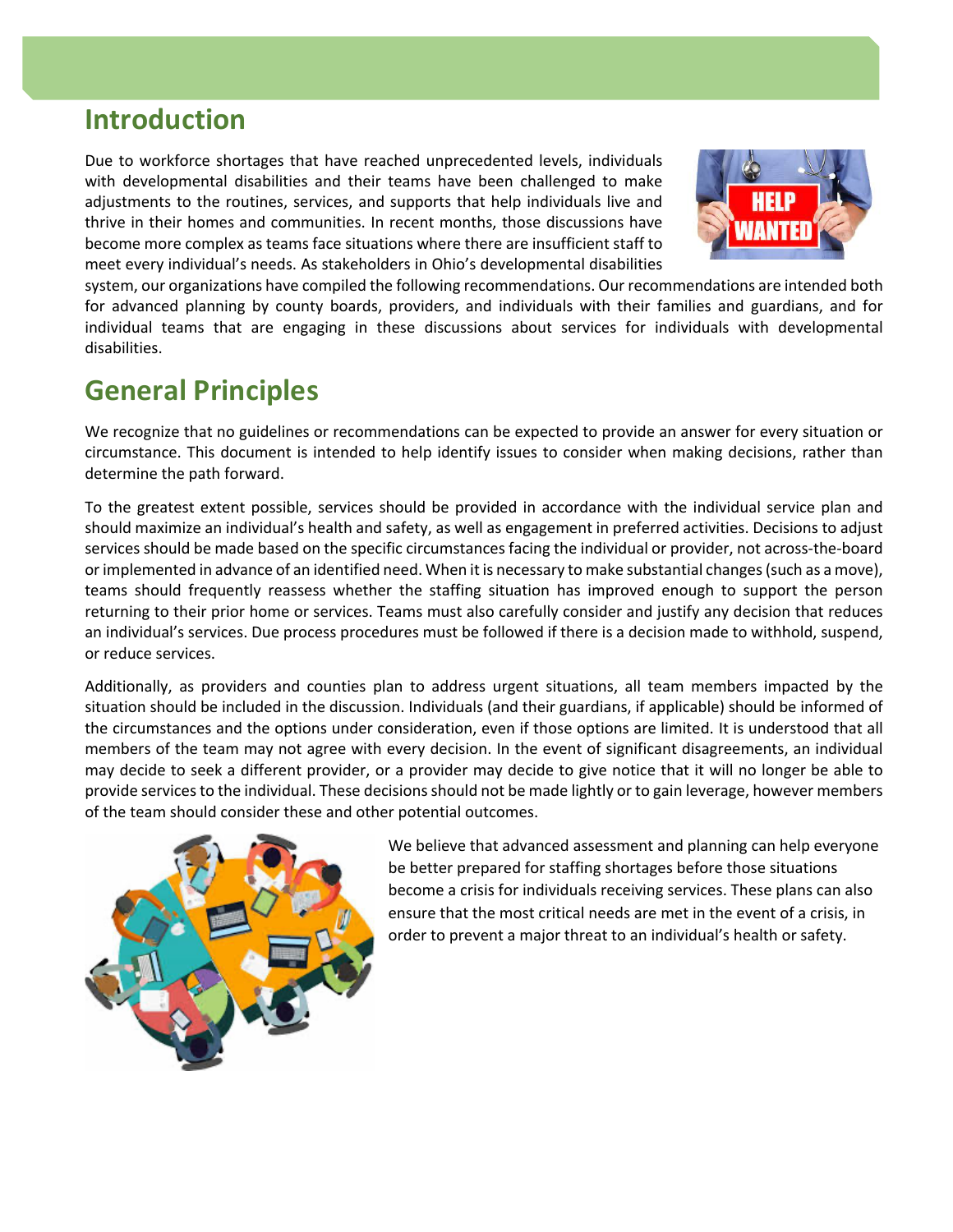# **Planning Strategically to Avoid a Crisis**

County boards, providers, and individuals and their families and guardians all play a role as we work together to avoid a crisis that prevents individuals from receiving the services they need. By planning ahead and assessing short-term or immediate needs, we can prevent some problems from occurring and identify solutions that can be put in place at the appropriate time. The following recommendations are "best practices" to be considered.



### County Boards

- Designate a county board staff member to be the primary contact for providers (including ICFs) experiencing or projecting a staffing crisis.
- Develop and maintain a listing of any providers who have excess capacity and are able to assist in the case of an emergency. This may include day service providers who are willing to provide services outside of their normal operating hours (nights/weekends).
- Create a crisis response plan for actions the county board will take in scenarios involving provider closure, unstaffed homes, or other respite needs.
- Proactively review individual service plans to ascertain which individuals' service needs are the highest priority for crisis response. (See Team Considerations for guidance.)
- Maintain regular communication with providers to identify early warning signs of potential problems. Honest and open communication is critical.
- Conduct check-ins with individuals, families, and guardians to monitor services and high-priority individual needs.
- Communicate with individuals, families, and guardians about the staffing crisis and real provider capacity. Educate them on the potential for service disruptions, as well as the county's crisis response plan and who they should contact in the event of an urgent unmet need.

#### Providers

- Each provider should assess their capacity to continue serving current people and/or ability to serve any new people and share with the county board.
- Create an internal crisis response plan for actions the provider will take if one home or setting is unable to meet minimum staffing levels.
- Communicate with the county board early on if a staffing crisis is projected to begin immediate collaboration to create and implement a plan.
- Communicate with the county board if you have excess capacity and are willing to assist if an emergency arises with another provider in the county.

### Individuals, Families, and Guardians

Work with your team to:

- Review your services and individual circumstances to identify highest-priority needs that must be met to ensure your basic health and safety.
- Identify how you should report and receive assistance with unmet service needs when staff are not available.
- Create an emergency backup plan in the event that staff are not available.
- Consider available options if your provider is not able to continue providing services to you including sharing services with others on a short-term basis or the use of technology to meet your needs.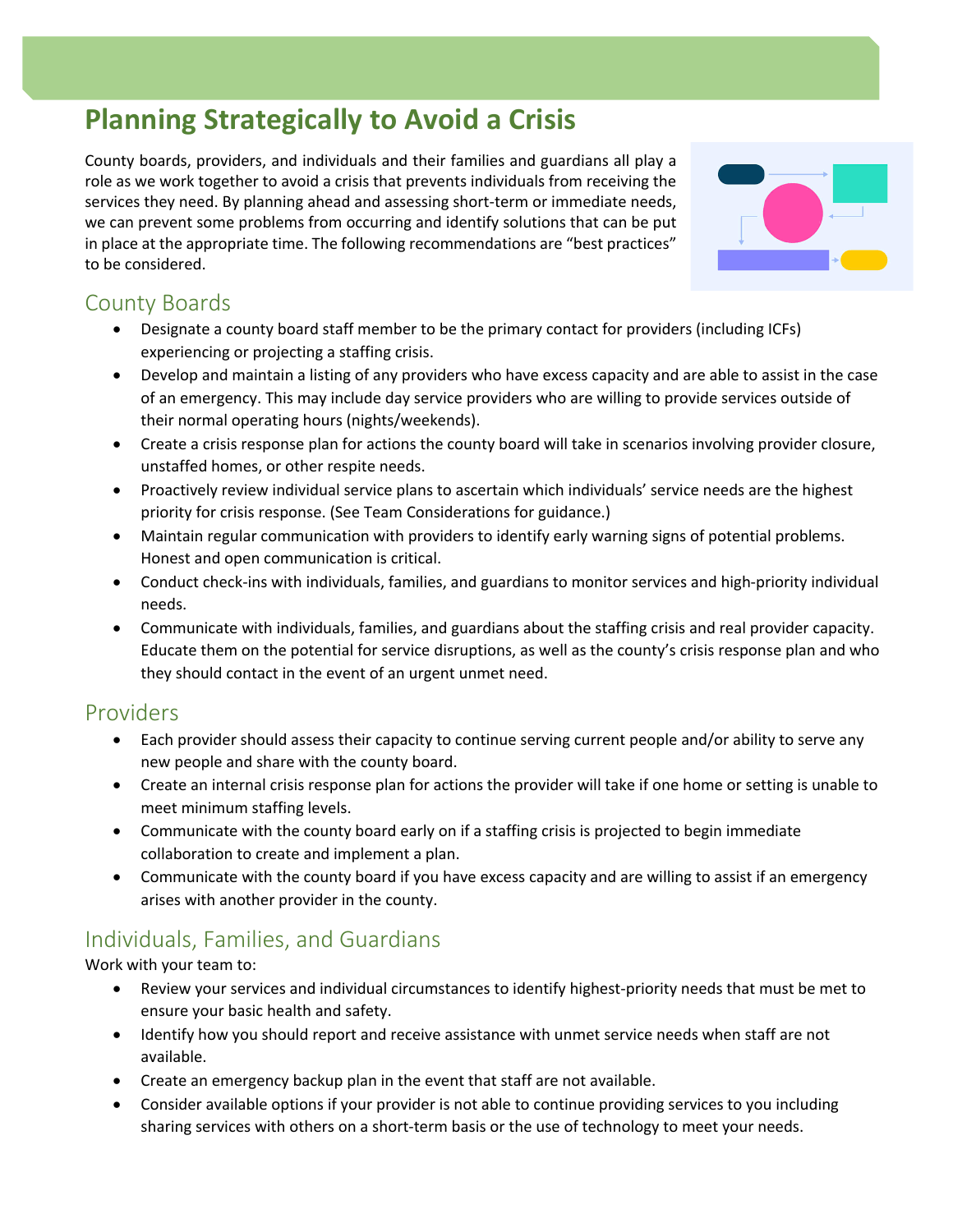## **Team Considerations**

There are many factors that play into each decision facing an individual and their team. We recommend that teams prioritize services that are necessary to support basic health and safety when there are insufficient staff to meet all identified needs.

We understand that it is difficult to consider reducing services, even when there is no alternative. As these difficult decisions are made, we acknowledge that some individual needs must be prioritized over other services and supports that are important to individuals and their families.

| <b>Highest Priority Service Needs</b> | Individual Vulnerabilities                         |
|---------------------------------------|----------------------------------------------------|
| Hands-on assistance with eating       | Choking risks/aspiration pneumonia                 |
|                                       | Constipation                                       |
| Hands-on assistance with toileting    | Skin breakdown                                     |
|                                       | Constipation                                       |
| Hands-on assistance with bathing or   | Skin breakdown                                     |
| showering                             | Falls                                              |
|                                       | Drowning risk                                      |
| Hands-on assistance with mobility or  | Falls                                              |
| transfer                              | Skin breakdown                                     |
| Hands-on assistance with medical care | Recent discharge from hospital or nursing facility |
|                                       | Wound care                                         |
| <b>Medication administration</b>      | Prescribed daily medication for health condition   |
|                                       | (diabetes, heart, blood pressure, seizures, mental |
|                                       | health, etc.)                                      |
| Eyes-on supervision                   | Self-harm                                          |
|                                       | Wandering/elopement                                |
|                                       | Unstable mental health condition                   |

For other service needs, teams should continue to identify available staffing as well as alternative ways to provide the appropriate services and supports. The following alternatives may be feasible depending on the individual circumstances.

#### *Technology*

Remote support may meet an individual's needs for periodic supervision or check-ins when constant eyes-on supervision or frequent hands-on assistance is not necessary. It is imperative that all forms of technology are considered to reduce or replace staff during this crisis.

#### *Natural Supports*

Drop-in support may be available from a family member, friend, neighbor, or county board staff to monitor needs, increase community engagement, and prevent isolation. Communication is essential at this time.

#### *Adjusted Supervision Levels*

Supervision levels and timing should be based on an individual's current identified needs. Requirements for 1:1 or more intensive supervision should be based on a clear risk of harm to the individual or others that is immediate and ongoing. The option for a person to live alone with 24/7 staff is extremely challenging at this time and may need to be reevaluated.